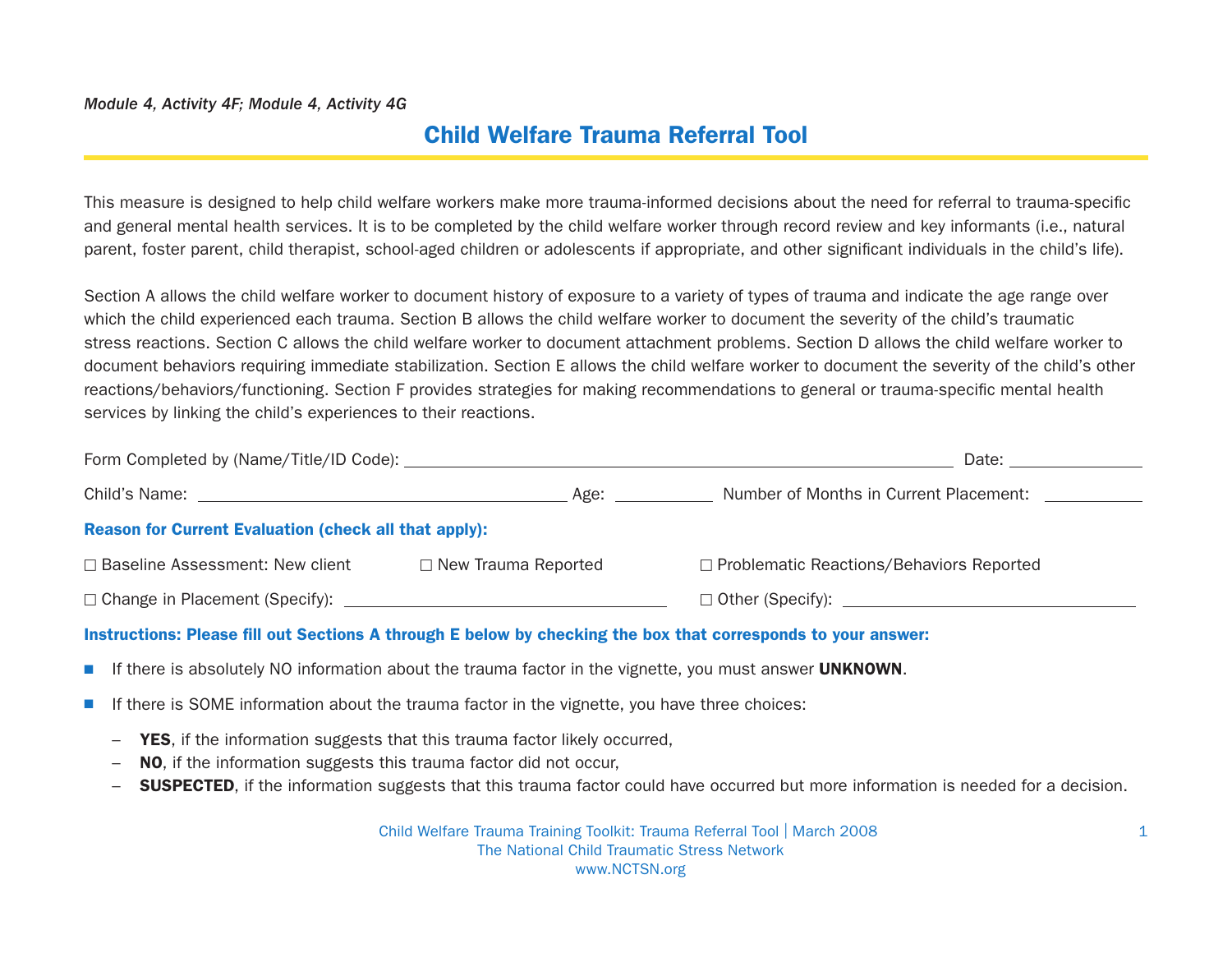## A. Trauma/Loss Exposure History

| Trauma Type<br>(Definitions attached)                                         |        | Age(s) Experienced (Check each box as appropriate - example sexual<br>abuse from ages 6-9 would check 6, 7, 8, and 9) |        |        |              |               |        |                |   |        |   |         |              |         |        |              |         |        |         |         |        |                                  |
|-------------------------------------------------------------------------------|--------|-----------------------------------------------------------------------------------------------------------------------|--------|--------|--------------|---------------|--------|----------------|---|--------|---|---------|--------------|---------|--------|--------------|---------|--------|---------|---------|--------|----------------------------------|
|                                                                               |        | Yes Suspected No Unknown                                                                                              |        |        | $\mathbf{1}$ | $\mathcal{P}$ | 3      | $\overline{A}$ | 5 | 6      |   | 8       | 9            |         |        |              |         |        |         |         |        | 10 11 12 13 14 15 16 17 18 19 20 |
| Sexual Abuse or Assault/Rape<br>$\mathbf{1}$ .                                | П      | □                                                                                                                     | $\Box$ | □      |              |               |        |                |   |        |   |         |              |         |        |              |         |        |         |         |        |                                  |
| Physical Abuse or Assault<br>2.                                               | $\Box$ | $\Box$                                                                                                                | $\Box$ | $\Box$ |              |               |        |                |   |        |   |         |              |         |        |              |         |        |         |         |        |                                  |
| 3.<br>Emotional Abuse/Psychological<br>Maltreatment                           | П      | $\Box$                                                                                                                | $\Box$ | $\Box$ | $\Box$       | $\Box$        |        | □              | г |        |   |         |              |         |        |              |         |        |         |         |        |                                  |
| Neglect<br>4.                                                                 | □      | $\Box$                                                                                                                | $\Box$ | $\Box$ | П            |               |        |                |   |        |   |         |              |         |        |              |         |        |         |         |        | П                                |
| 5.<br>Serious Accident or Illness/Medical<br>Procedure                        | П      | $\Box$                                                                                                                | П      | $\Box$ |              |               |        |                |   |        |   |         |              |         |        |              |         |        |         |         |        |                                  |
| Witness to Domestic Violence<br>6.                                            | □      | $\Box$                                                                                                                | $\Box$ | $\Box$ | $\Box$       | $\Box$        | $\Box$ | $\Box$         | П | $\Box$ | П | $\perp$ | $\mathbf{1}$ | $\perp$ | $\Box$ | $\mathbf{L}$ | $\perp$ | $\Box$ | $\perp$ | $\perp$ |        | П                                |
| Victim/Witness to Community Violence<br>7.                                    | □      | $\Box$                                                                                                                | $\Box$ | $\Box$ |              |               |        |                |   |        |   |         |              |         |        |              |         |        |         |         |        |                                  |
| 8.<br>Victim/Witness to School Violence                                       | П      | $\Box$                                                                                                                | $\Box$ | $\Box$ | П            |               |        |                |   |        |   |         |              |         |        |              |         |        |         |         |        |                                  |
| Natural or Manmade Disasters<br>9                                             | П      | $\Box$                                                                                                                | $\Box$ | $\Box$ |              |               |        |                |   |        |   |         |              |         |        |              |         |        |         |         |        |                                  |
| 10. Forced Displacement                                                       | □      | $\Box$                                                                                                                | $\Box$ | $\Box$ | П            |               |        |                |   |        |   |         |              |         |        |              |         |        |         |         |        |                                  |
| 11. War/Terrorism/Political Violence                                          | П      | $\Box$                                                                                                                | $\Box$ | $\Box$ | $\Box$       | $\Box$        |        |                | П |        |   |         |              |         | $\Box$ |              |         |        |         |         | $\Box$ | П                                |
| 12. Victim/Witness to Extreme Personal/<br>Interpersonal Violence             | П      | $\Box$                                                                                                                | $\Box$ | $\Box$ |              |               |        |                |   |        |   |         |              |         |        |              |         |        |         |         |        |                                  |
| 13. Traumatic Grief/Separation (does not<br>include placement in foster care) | П      | $\Box$                                                                                                                | П      | $\Box$ | П            |               |        |                |   |        |   |         |              |         |        |              |         |        |         |         |        |                                  |
| 14. Systems-Induced Trauma                                                    | $\Box$ | П                                                                                                                     | П      | П      |              |               |        |                |   |        |   |         |              |         |        |              |         |        |         |         |        |                                  |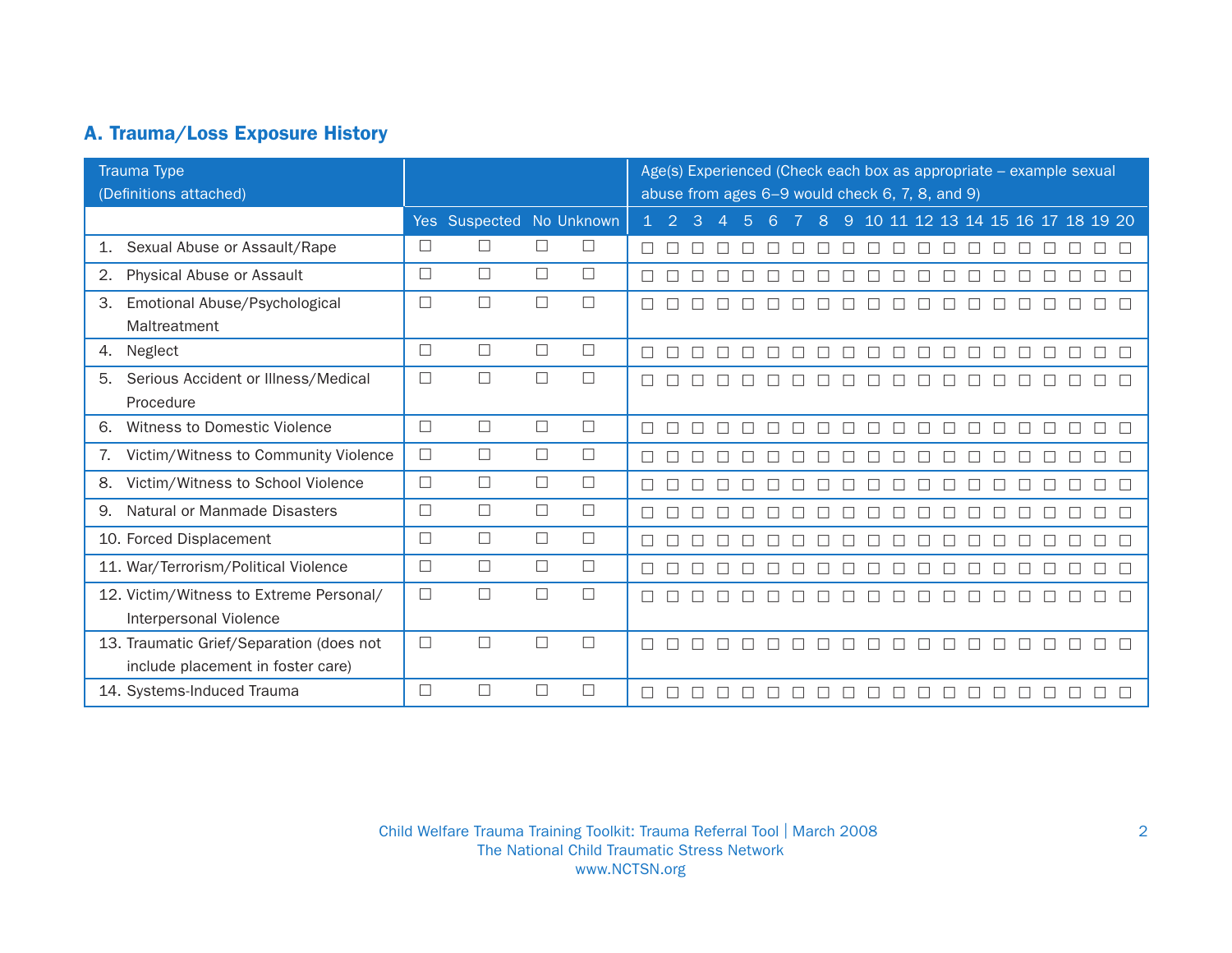## B. Current Traumatic Stress Reactions (Answer questions B1–B4 in reference to the CURRENT situation only.)

|                       |        | Yes Suspected No Unknown |              | <b>Definition</b><br>(Check Yes if child presents with any of the descriptors listed below)  |
|-----------------------|--------|--------------------------|--------------|----------------------------------------------------------------------------------------------|
| Re-experiencing<br>1. | □      |                          |              | These symptoms consist of difficulties with intrusive memories or reminders of               |
|                       |        |                          |              | traumatic events, including nightmares, flashbacks, intense reliving of the events,          |
|                       |        |                          |              | and repetitive play with themes of specific traumatic experiences. Also included is          |
|                       |        |                          |              | pronounced reactivity to trauma or loss reminders. These symptoms are part of the            |
|                       |        |                          |              | DSM-IV criteria for PTSD.                                                                    |
| 2. Avoidance          | $\Box$ | $\perp$                  | $\mathsf{L}$ | These symptoms include efforts to avoid stimuli associated with traumatic experiences.       |
|                       |        |                          |              | The child may avoid certain places or people, or avoid discussing the specifics of the       |
|                       |        |                          |              | trauma. These symptoms are part of the DSM-IV criteria for PTSD.                             |
| 3.<br>Numbing         | □      |                          |              | These symptoms include numbing responses that are part of the DSM-IV criteria for            |
|                       |        |                          |              | PTSD. These responses were not present before the trauma. Numbing symptoms                   |
|                       |        |                          |              | include feelings of detachment or estrangement from others, restricted range of              |
|                       |        |                          |              | emotion (e.g., unable to have loving feelings), feeling out of sync with others, or having   |
|                       |        |                          |              | a sense of a foreshortened future.                                                           |
| 4. Arousal            | $\Box$ |                          |              | These symptoms consist of difficulties with hypervigilance (an exaggerated awareness         |
|                       |        |                          |              | of potential dangers), difficulty concentrating, exaggerated startle reactions, difficulties |
|                       |        |                          |              | falling or staying asleep, and irritability or outbursts of anger. Children with these       |
|                       |        |                          |              | symptoms often seem distractible, impulsive and inattentive, leading to a common             |
|                       |        |                          |              | misdiagnosis of ADHD.                                                                        |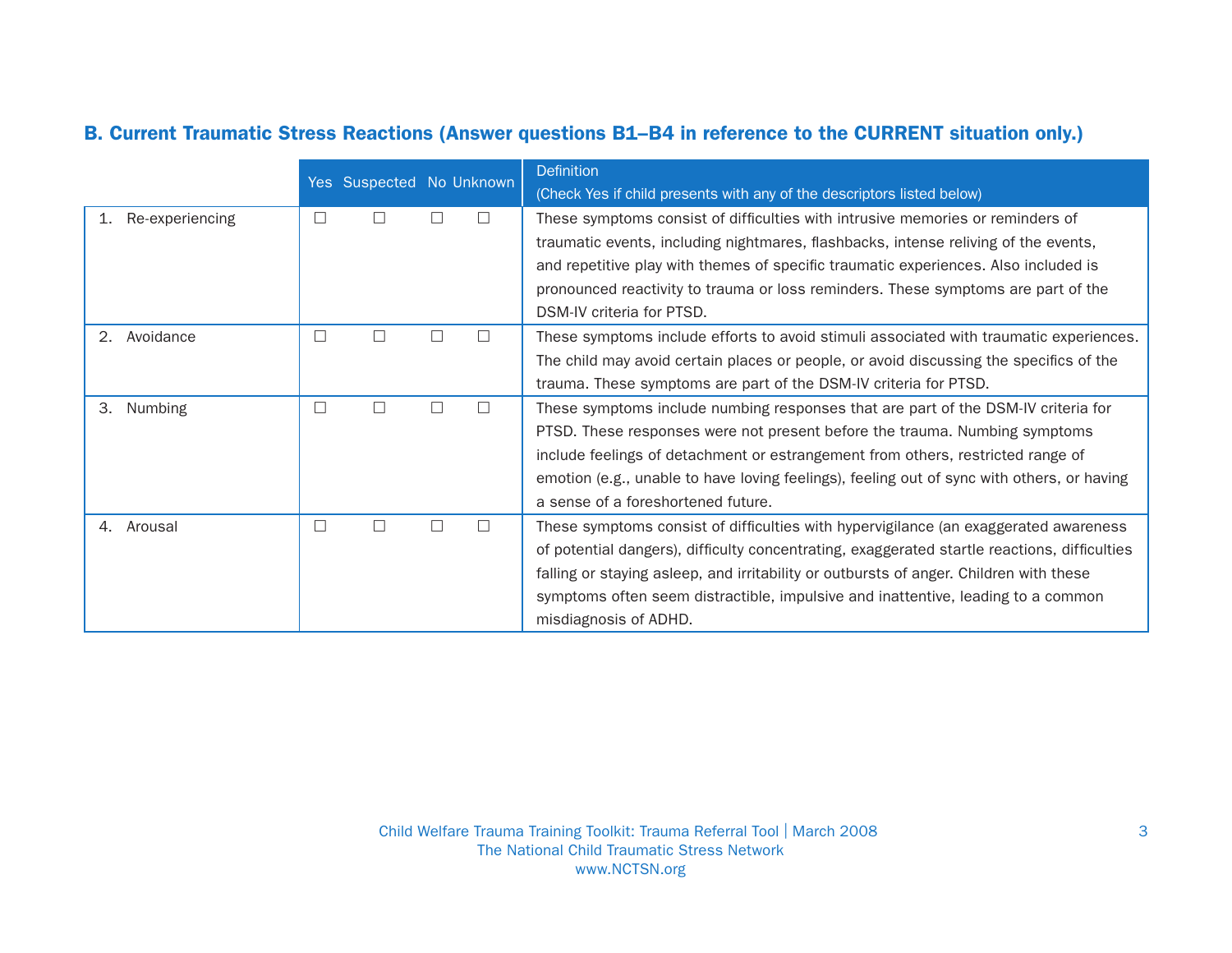## C. Attachment

|                         | Yes Suspected No Unknown |  | <b>Definition</b>                                                                      |
|-------------------------|--------------------------|--|----------------------------------------------------------------------------------------|
|                         |                          |  | (Check Yes if child presents with any of the descriptors listed below)                 |
| Attachment Difficulties |                          |  | This category refers to a child's difficulty forming or maintaining relationships with |
|                         |                          |  | significant parental or caregiver figures. It relates to the child's sense of security |
|                         |                          |  | and trust in interacting with others. Often children with attachment difficulties      |
|                         |                          |  | interact with new acquaintances in unusual ways. They may bond too quickly (e.g.,      |
|                         |                          |  | hugging strangers and climbing on their laps), or fail to engage in appropriate        |
|                         |                          |  | ways (e.g., avoid eye contact and fail to engage in appropriate conversations/         |
|                         |                          |  | interactions).                                                                         |

## D. Behaviors Requiring Immediate Stabilization

|                              | Yes Suspected No Unknown |  |
|------------------------------|--------------------------|--|
| Suicidal Intent              |                          |  |
| 2. Active Substance Abuse    |                          |  |
| 3. Eating Disorder           |                          |  |
| 4. Serious Sleep Disturbance |                          |  |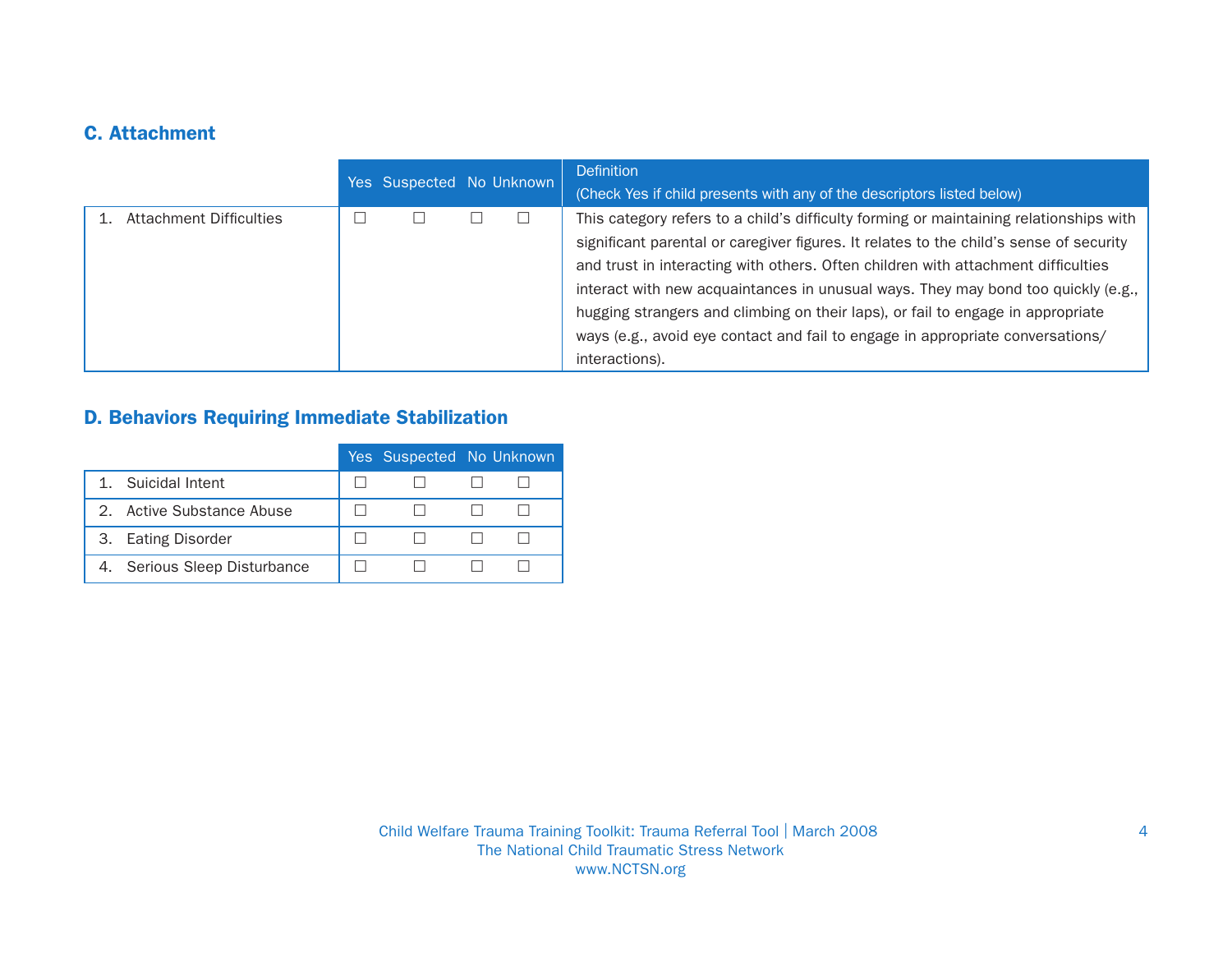## E. Current Reactions/Behaviors/Functioning (Answer questions E1–E12 in reference to the current situation only)

|                                   |        | Does this interfere with child's<br>daily functioning at home, in<br>school or in the community? |        |        | How to Recognize Problem Behaviors<br>(Check Yes if child presents with any of the descriptors listed below)                                                                                                                                                                                                                                                                                                                 |
|-----------------------------------|--------|--------------------------------------------------------------------------------------------------|--------|--------|------------------------------------------------------------------------------------------------------------------------------------------------------------------------------------------------------------------------------------------------------------------------------------------------------------------------------------------------------------------------------------------------------------------------------|
| <b>Regulation of Emotion</b>      |        | Yes Suspected No Unknown                                                                         |        |        | Definition<br>(Check Yes if child presents with any of the descriptors listed below)                                                                                                                                                                                                                                                                                                                                         |
| Anxiety<br>1.                     | $\Box$ | $\Box$                                                                                           | $\Box$ | $\Box$ | Anxious children often appear tense or uptight. Worries may interfere with<br>activities and they may seek reassurance from others or be clingy. These children<br>may be quiet, compliant and eager to please, so they may be overlooked. Anxious<br>children may report phobias, panic symptoms, and report physical complaints,<br>startle easily, or have repetitive unwanted thoughts or actions.                       |
| 2.<br>Depression                  | $\Box$ | $\Box$                                                                                           | $\Box$ | $\Box$ | Depressed children may appear tearful/sad, show decreased interest in previous<br>activities, have difficulty concentrating, or display irritability, They may present with<br>depressed mood, social withdrawal, sleep disturbances, weight/eating disturbances,<br>loss of motivation, verbal aggression, sullenness, grouchiness, hopelessness, or<br>negativity. They may have frequent complaints of physical problems. |
| <b>Affect Dysregulation</b><br>3. | П      | $\Box$                                                                                           | П      | $\Box$ | Children with affect dysregulation may have difficulty expressing specific feelings,<br>whether positive or negative, and may have trouble fully engaging in activities.<br>They may have problems modulating or expressing emotions, experience intense<br>fear or helplessness, or have difficulties regulating sleep/wake cycle.                                                                                          |
| Dissociation<br>4.                | $\Box$ | $\Box$                                                                                           | $\Box$ | $\Box$ | Children experiencing dissociation may daydream frequently. They may seem to<br>be spacing out and be emotionally detached or numb. They are often forgetful and<br>sometimes they experience rapid changes in personality often associated with<br>traumatic experiences.                                                                                                                                                   |
| Somatization<br>5.                | $\Box$ | $\Box$                                                                                           | П      | П      | Somatization is characterized by recurrent physical complaints without apparent<br>physical cause. Children may report stomachaches or headaches, or on the more<br>serious end of the spectrum, they may report blindness, pseudoseizures, or paralysis.                                                                                                                                                                    |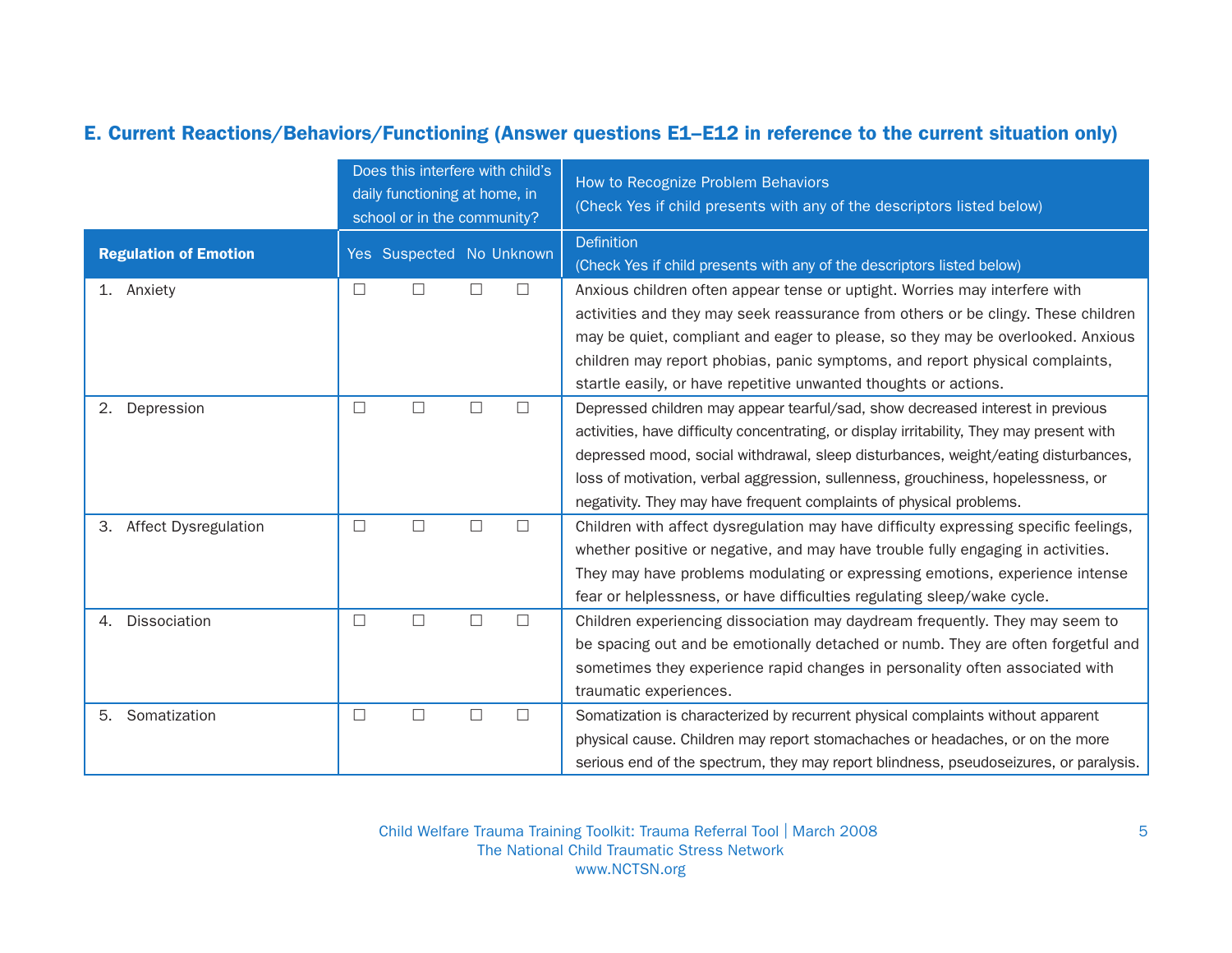| Attention/Concentration<br>6. | $\Box$ |                          |        |        | Children with problems with attention, concentration and task completion often       |
|-------------------------------|--------|--------------------------|--------|--------|--------------------------------------------------------------------------------------|
|                               |        |                          |        |        | have difficulty completing schoolwork or may have difficulty forming strong peer     |
|                               |        |                          |        |        | relationships.                                                                       |
|                               |        | Yes Suspected No Unknown |        |        | Definition (Includes risky behaviors)                                                |
| <b>Regulation of Behavior</b> |        |                          |        |        | (Check Yes if child presents with any of the descriptors listed below)               |
| Suicidal Behavior             | $\Box$ |                          |        |        | Includes both superficial and more serious actions with potentially life-threatening |
|                               |        |                          |        |        | consequences. Examples include overdosing, deliberately crashing a car, or           |
|                               |        |                          |        |        | slashing wrists.                                                                     |
| Self-Harm<br>8.               | $\Box$ |                          |        |        | When someone deliberately harms him or herself. Includes cutting behaviors,          |
|                               |        |                          |        |        | punching oneself, pulling out hair or eyelashes, picking skin causing sores,         |
|                               |        |                          |        |        | burning, inhaling or overdosing on medications.                                      |
| 9.<br>Regression              | $\Box$ |                          |        |        | Child ceases using previously adaptive behaviors. Child may begin wetting or         |
|                               |        |                          |        |        | soiling themselves after they had been potty trained, and may begin using baby       |
|                               |        |                          |        |        | talk or refusing to sleep alone when these skills were previously mastered.          |
| 10. Impulsivity               | $\Box$ | $\Box$                   | $\Box$ | $\Box$ | Acting or speaking without first thinking of the consequences.                       |
| 11. Oppositional Behaviors    | $\Box$ | П                        | $\Box$ |        | Defined by negativistic, hostile and defiant behaviors. Child may lose temper        |
|                               |        |                          |        |        | frequently, argue with adults, and refuse to comply with adult rules. Child may      |
|                               |        |                          |        |        | deliberately annoy people and blame others for mistakes or misbehaviors.             |
| 12. Conduct Problems          | $\Box$ | П                        | П      |        | Defined by a variety of different conduct problems. Child may be physically or       |
|                               |        |                          |        |        | verbally aggressive to other people or animals. Children with conduct problems       |
|                               |        |                          |        |        | may destroy property, steal, break the law, or start fires. They may run away from   |
|                               |        |                          |        |        | home or act in a sexually promiscuous or aggressive fashion.                         |

#### F. Given the information provided in the vignette, what is the appropriate next step? (Please circle one answer.)

- 
- a. Trauma-informed mental health referral c. Immediate stabilization mental health referral
- b. General mental health referral d. No mental health referral
	-

Child Welfare Trauma Training Toolkit: Trauma Referral Tool | March 2008 6 The National Child Traumatic Stress Network www.NCTSN.org